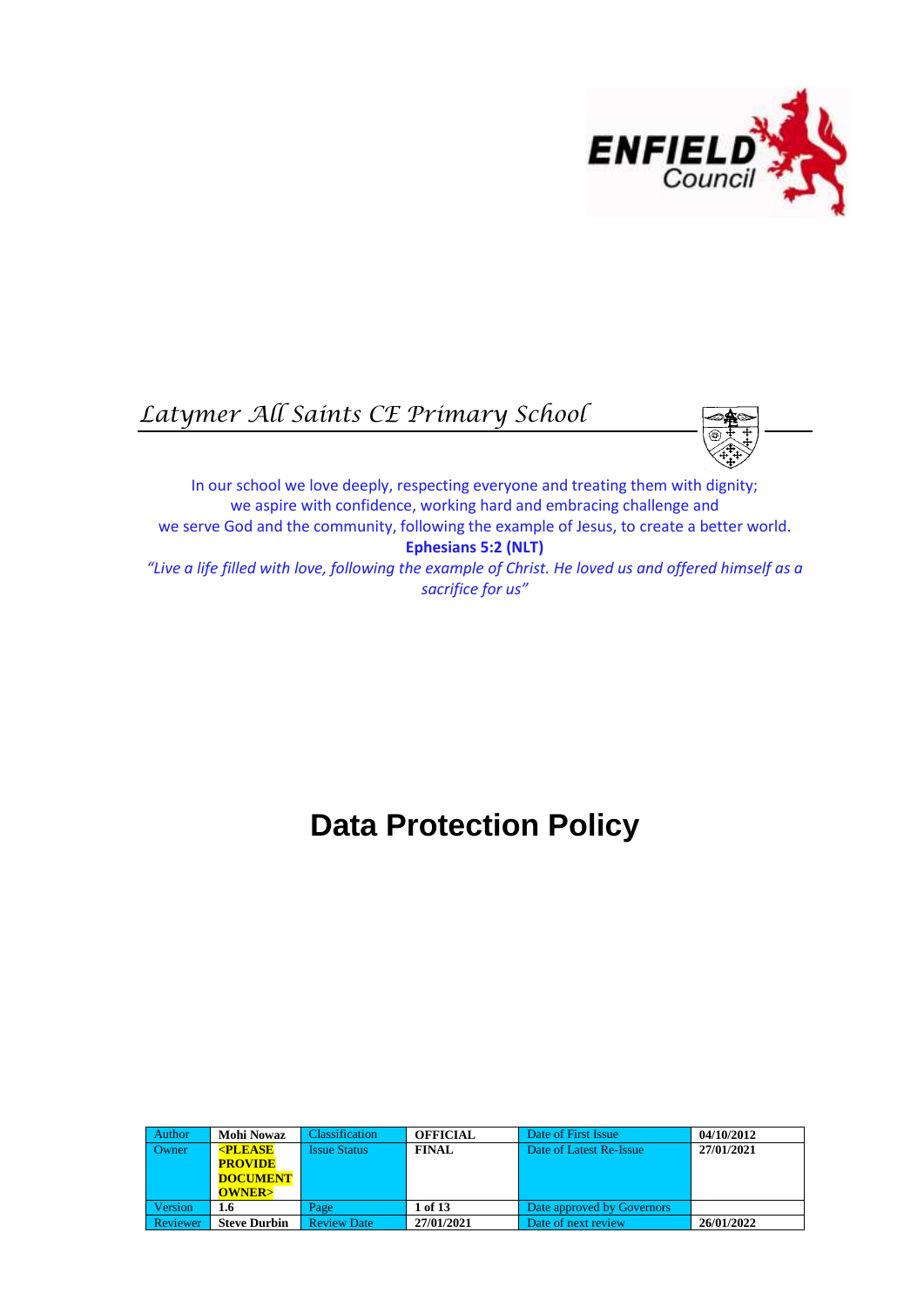# **CONTENTS**

| 2  |  |
|----|--|
| 3  |  |
| 4  |  |
| 5  |  |
| 6  |  |
|    |  |
| 8  |  |
| 9  |  |
| 10 |  |
| 11 |  |
| 12 |  |
| 13 |  |
| 14 |  |
| 15 |  |
| 16 |  |
| 17 |  |
| 18 |  |
| 19 |  |
| 20 |  |
| 21 |  |
| 22 |  |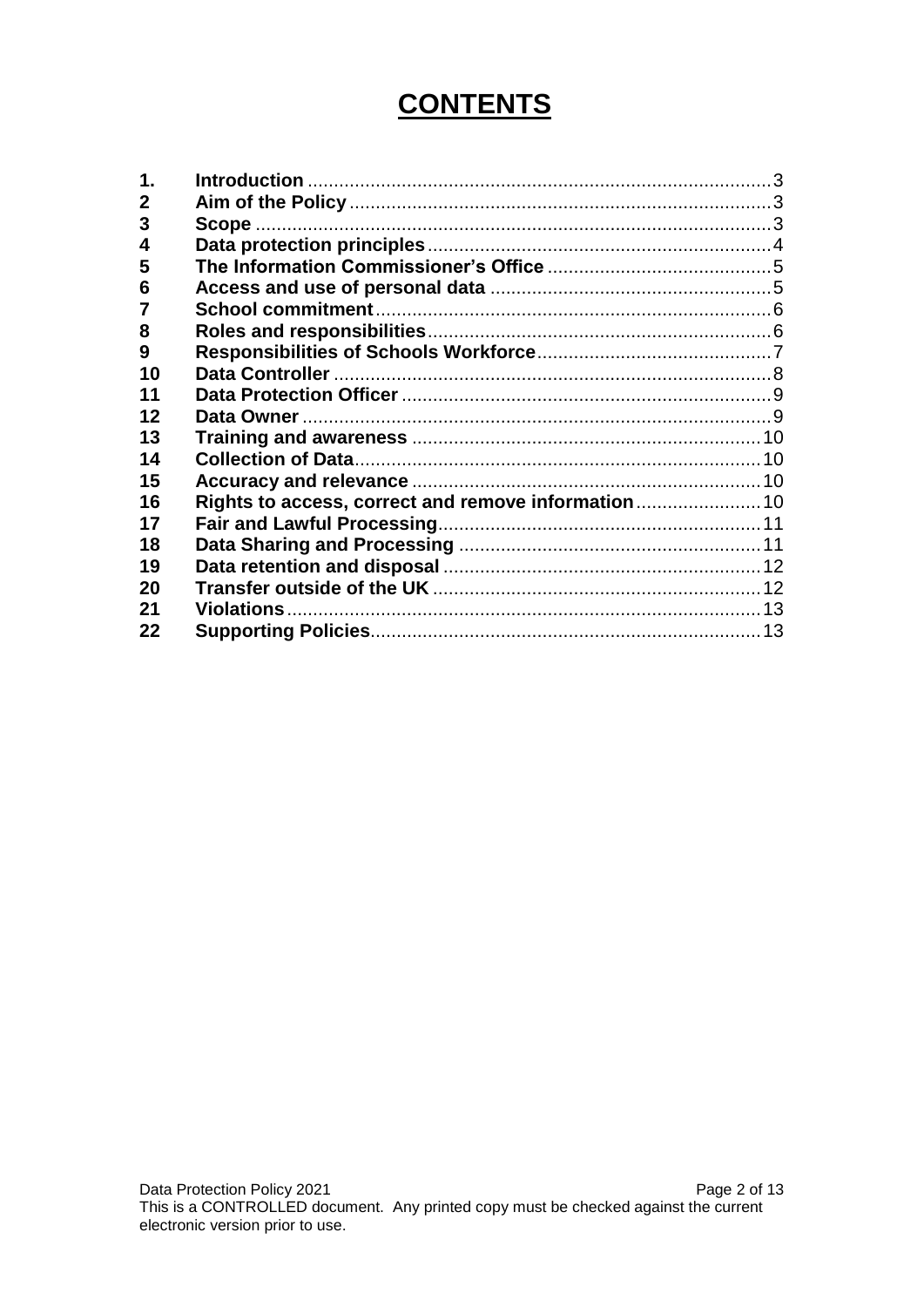# <span id="page-2-0"></span>**1. Introduction**

1.1 The School is required as part of its overall information governance structure to ensure that appropriate controls are implemented and maintained in relation to the collection, use and retention of personal information pertaining to its pupils, parents, schools workforce and contractors; and that these are in accordance with the requirements of the current data protection law as enacted. (The Data Protection Act 2018 and the UK GDPR)

1.2 This document provides a framework for the School workforce to meet legal and corporate requirements in relation to information requests that fall within the scope of the legislation.

1.3 The Policy applies to all personal information created, received, stored, used and disposed of by the School irrespective of where or how it is held.

1.4 It must be noted that compliance is a **legal** requirement and that individuals can face prosecution for breaches of its Principles.

# <span id="page-2-1"></span>**2 Aim of the Policy**

2.1 The aim of this document is to clarify the School's legal obligations and requirements for the processing of personal data and to ensure that all such data is:

- collected, stored and processed for justifiable school business reasons
- has appropriate legal basis or informed consent for use, and is not combined with other data or used for other purposes without appropriate legal basis or consent
- used only by those persons with a legitimate reason for access
- stored safely
- retained only for the defined time period
- not disclosed to unauthorised persons, and transfers to authorised persons recorded

2.2 School will actively seek to meet its obligations and duties in accordance with the law and in so doing will not infringe the rights of its employees, customers, third parties or others.

#### <span id="page-2-2"></span>**3 Scope**

3.1 The scope of this policy requires compliance with the principles defined in law.

**Personal Data** is defined as: personal data relating to an identifiable living individual and includes the expression of opinion about the individual and any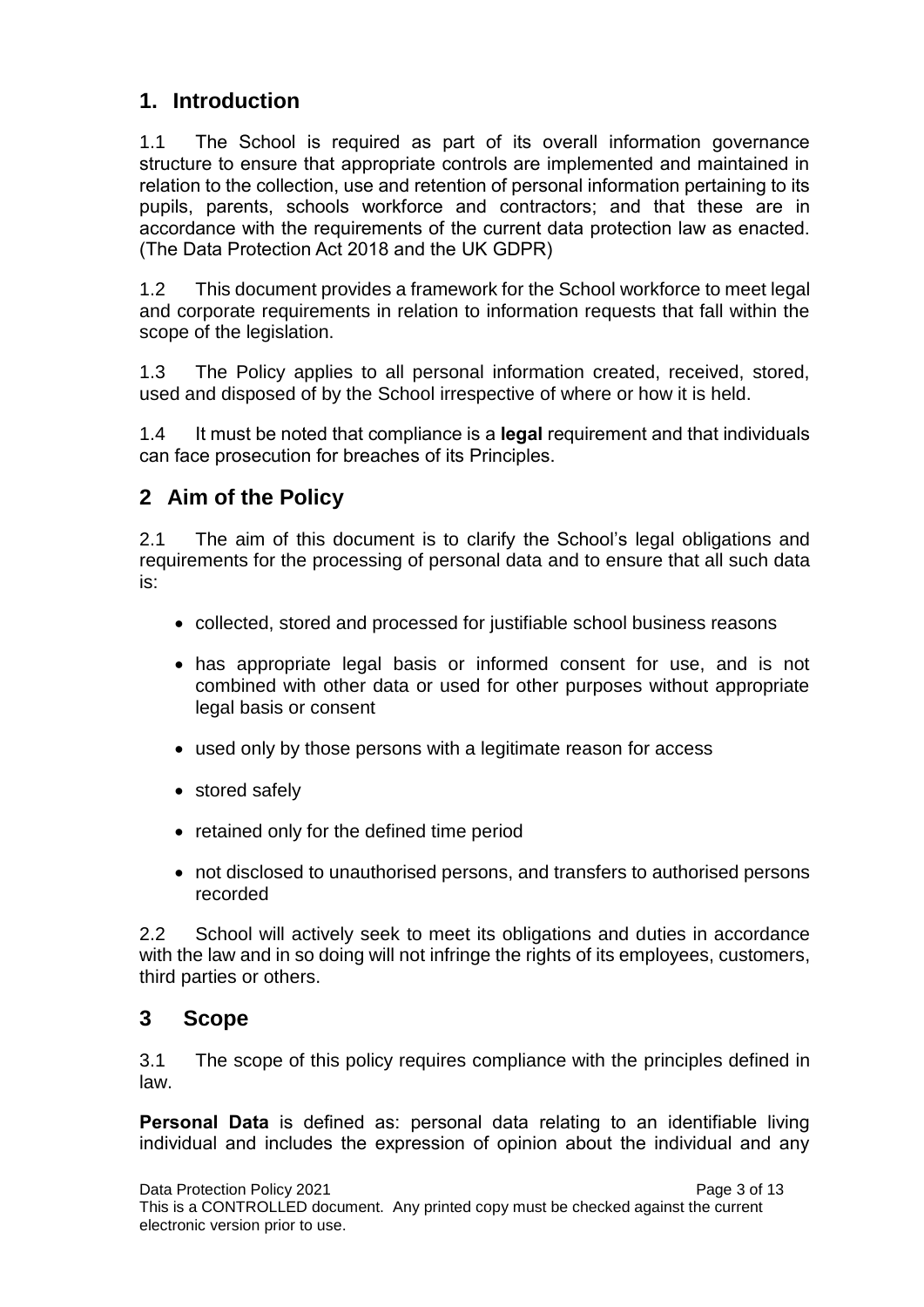indication of the intentions of the data controller or any other person in respect of the individual.

**Special category personal data** is defined as personal data consisting of information as to:

- racial or ethnic origin
- political opinions
- religious or other beliefs
- trade union membership
- physical or mental health or condition
- sexual life
- commission of criminal offences or alleged offences.

3.2 Special category personal data may only be stored or processed for a limited variety of purposes. All processing of special category personal data without a legal basis for use must be cleared by the Information Commissioner.

3.3 All personal data must be protected, and special category personal data may require special protection measures.

3.4 Changes to use or new uses of personal data require consultation with the Data Protection Officer. Their advice must be recorded and if dissented from, the dissent and alternate action taken recorded.

### <span id="page-3-0"></span>**4 Data protection principles**

4.1 The UK GDPR includes principles which must be adhered to whenever personal data is processed. Processing includes obtaining, recording, using, holding, disclosing and deleting personal data.

4.2 All personnel processing personal information in the course of their business functionality must ensure they adhere to the principles in the UK GDPR Article 5 which require that:

1. Personal data shall be:

(a) processed lawfully, fairly and in a transparent manner in relation to the data subject **('lawfulness, fairness and transparency');** 

(b) collected for specified, explicit and legitimate purposes and not further processed in a manner that is incompatible with those purposes; further processing for archiving purposes in the public interest, scientific or historical research purposes or statistical purposes shall, in accordance with Article 89(1), not be considered to be incompatible with the initial purposes **('purpose limitation');**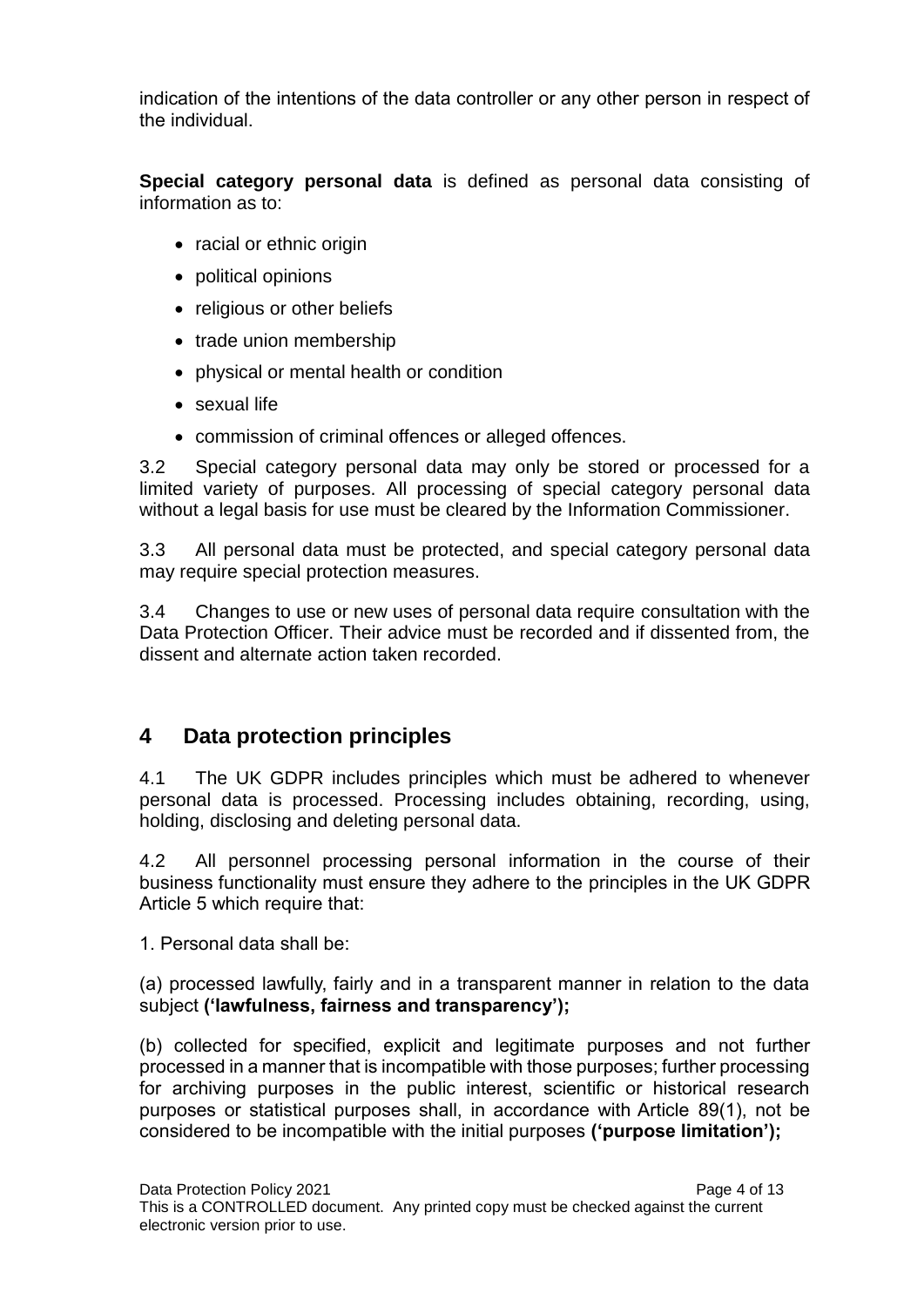(c) adequate, relevant and limited to what is necessary in relation to the purposes for which they are processed **('data minimisation');** 

(d) accurate and, where necessary, kept up to date; every reasonable step must be taken to ensure that personal data that are inaccurate, having regard to the purposes for which they are processed, are erased or rectified without delay **(**'**accuracy');** 

(e) kept in a form which permits identification of data subjects for no longer than is necessary for the purposes for which the personal data are processed; personal data may be stored for longer periods insofar as the personal data will be processed solely for archiving purposes in the public interest, scientific or historical research purposes or statistical purposes in accordance with Article 89(1) subject to implementation of the appropriate technical and organisational measures required by this Regulation in order to safeguard the rights and freedoms of the data subject **('storage limitation').** [Note that there are additional requirements on location of storage and processing elsewhere in the laws]**;** 

(f) processed in a manner that ensures appropriate security of the personal data, including protection against unauthorised or unlawful processing and against accidental loss, destruction or damage, using appropriate technical or organisational measures ('**integrity and confidentiality').** 

2.The controller shall be responsible for, and be able to demonstrate compliance with, paragraph 1 **('accountability').**

Further information on the principles can be found on the Information Commissioner's Office website

#### <span id="page-4-0"></span>**5 The Information Commissioner's Office**

5.1 The Information Commissioner administers Data Protection in the UK. The role and duties of the Commissioner include:

- ensuring compliance with the law
- ensuring that individuals rights to privacy are respected
- ensuring that individuals have access to data held about themselves
- establishing and maintaining a Register of data users and making it publicly available
- investigating complaints, serving notices on registered data users who are contravening the principles of the legislation, and where appropriate prosecute offenders.

5.2 The law gives the Information Commissioner wide powers to ensure compliance, including warrants to search and seize documents and equipment.

#### <span id="page-4-1"></span>**6 Access and use of personal data**

6.1 This policy applies to everyone that has access to personal data, and includes any third party or individual who conducts work on behalf of the School or

Data Protection Policy 2021 **Page 5 of 13** This is a CONTROLLED document. Any printed copy must be checked against the current electronic version prior to use.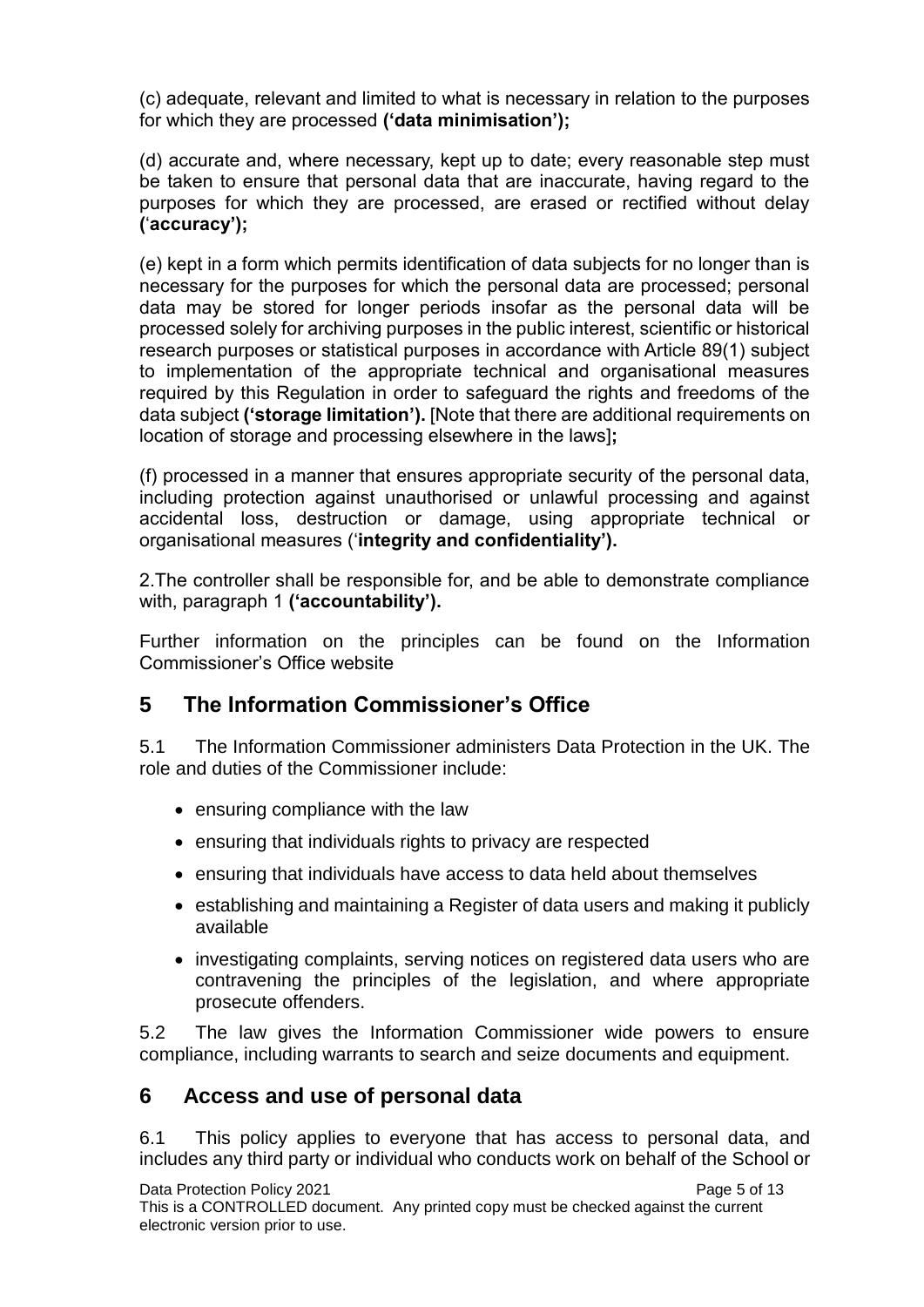who has access to personal data for which the School is responsible and who will be required contractually or otherwise to comply with this policy.

6.2 Deliberate unauthorised access to, copying, disclosure, destruction or alteration of or interference with any computer equipment or data is strictly forbidden and may constitute a criminal and/or a disciplinary offence.

6.3 It is an offence for any person to knowingly or recklessly obtain, procure or disclose personal data, without the permission of the data controller (the School) subject to certain exceptions.

- 6.4 It is also an offence for someone to sell or offer to sell personal data.
- 6.5 All data subjects are entitled to:
	- Know what information the School holds and processes about them and why it is held
	- Know who can gain access to it, who it is shared with and where it is stored
	- How to keep this data up-to-date
	- Know what action the School takes to comply with its obligations

6.6 All data subjects may request erasure of data which they feel is no longer relevant.

6.7 The School will ensure that compliance with this Policy is monitored and the School is able to evidence that it is complying with its legal responsibilities.

#### <span id="page-5-0"></span>**7 School commitment**

- 7.1 To achieve the overall aim of the Data Protection Policy the School will:
	- Provide adequate resources to support an effective corporate approach to Data Protection.
	- Respect the confidentiality of all personal information irrespective of source.
	- Publicise the School's commitment to Data Protection.
	- Compile and maintain appropriate procedures and codes of practice.
	- Promote general awareness and provide specific training, advice and guidance to its workforce at all levels and.
	- Monitor and review compliance with legislation and introduce changes to policies and procedures where necessary.

### <span id="page-5-1"></span>**8 Roles and responsibilities**

8.1 The **Data Subjects** are those natural living persons about whom the school retains information.

Data Protection Policy 2021 **Page 6 of 13** This is a CONTROLLED document. Any printed copy must be checked against the current electronic version prior to use.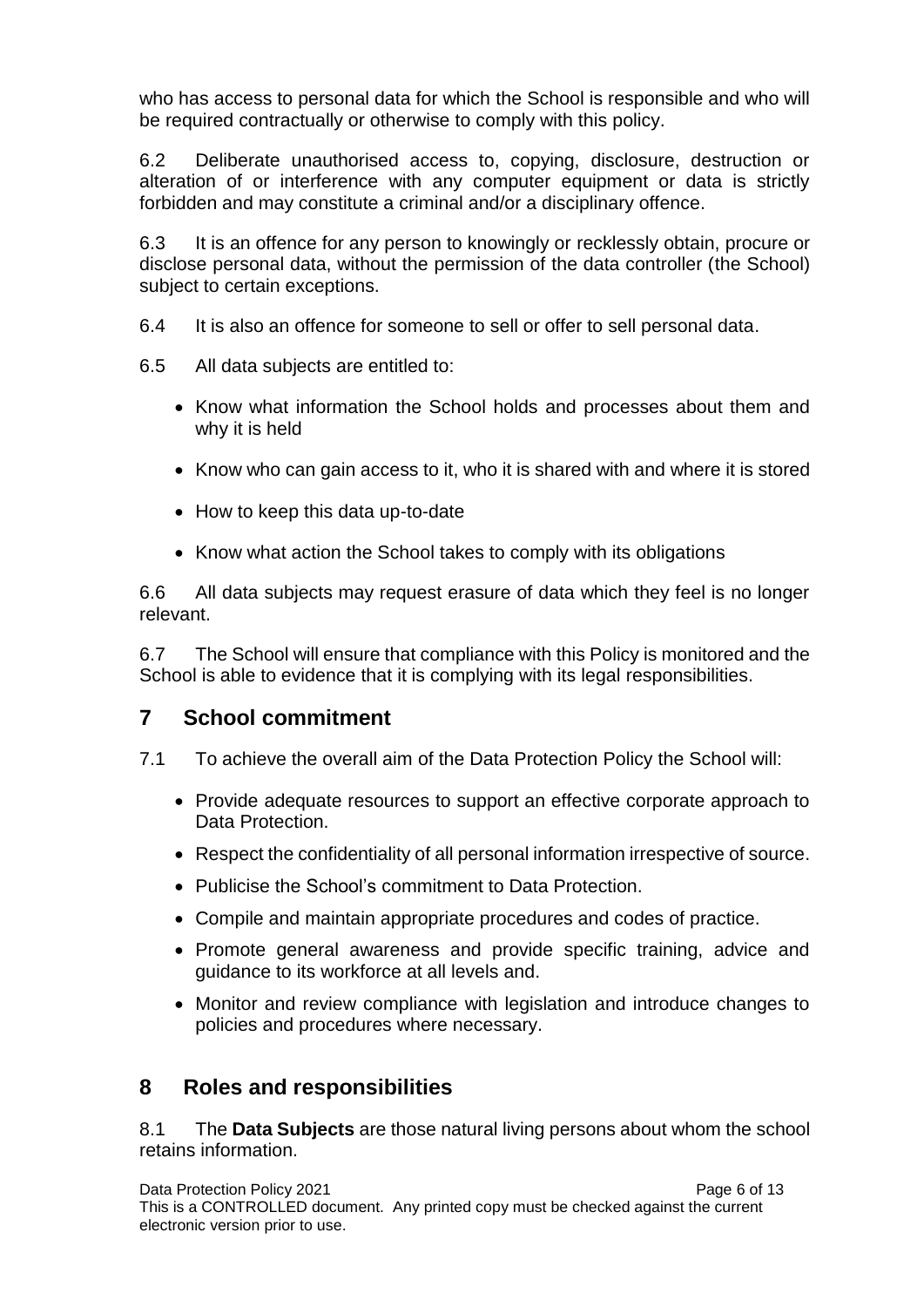8.2 Ultimate accountability for all decisions made relating to Data Protection lies with the **Board of Governors**.

8.3 The **Board of Governors** are responsible for ensuring that sufficient resources are provided to support the requirements of this policy as well as making strategic level decisions which impact on how the School carries out its obligations under the legislation. The School Business Manager is responsible for monitoring compliance within the school setting and taking any necessary corrective action.

8.4 The **Board of Governors** monitors, oversees, reports and makes recommendations to the School Business Manager on all strategic level DPA issues.

8.5 The **School Business Manager** has the role of handling requests for data (SARs, FOIs, EPAs etc.) and complaints about the school's use of data. The School Business Manager will also maintain and provide reporting to Board of Governors on these issues.

8.6 The **Data Protection Officer** (DPO) will provide advice and guidance in conjunction with Legal Services on legal compliance and best practice. Advice of the DPO must be sought for all new or changed data uses; this advice must be formally recorded and if not followed, this fact must also be recorded. The DPO acts as the liaison between the ICO and the School, and as a point of contact for the public. The DPO also acts as independent reviewer/advisor on complaints and provides a lead for raising awareness of Data Protection issues.

8.7 **Data Owners** are the central contact to compliance. Dataset Owners will also help the School Business Manager process requests and have a responsibility to ensure that data stored on systems is captured, stored, processed, accessed and deleted in line with the law and the School's Retention schedule. They are additionally responsible for ensuring that the recording of all statutory requirements are kept up to date, and reviewed at least annually.

8.8 The **Head Teacher** is directly responsible for compliance with the Act within the school and ensuring adherence by their staff.

8.9 **All School employees** and personnel working with personal data have a responsibility to ensure that they have sufficient awareness of the data protection law so that they are able to comply with the requirements of the law.

# <span id="page-6-0"></span>**9 Responsibilities of Schools Workforce**

9.1 The processing of personal data is to be compliant with legal, industry, regulatory and business requirements; it is the responsibility of school workforce to be aware of and conversant with these requirements for the processing and management of personal data in an appropriate manner.

9.2 Some data supplied by others will have handling requirements beyond the School's normal criteria. Staff involved must be made aware of this by the School Business Manager and are then responsible for handling it correctly.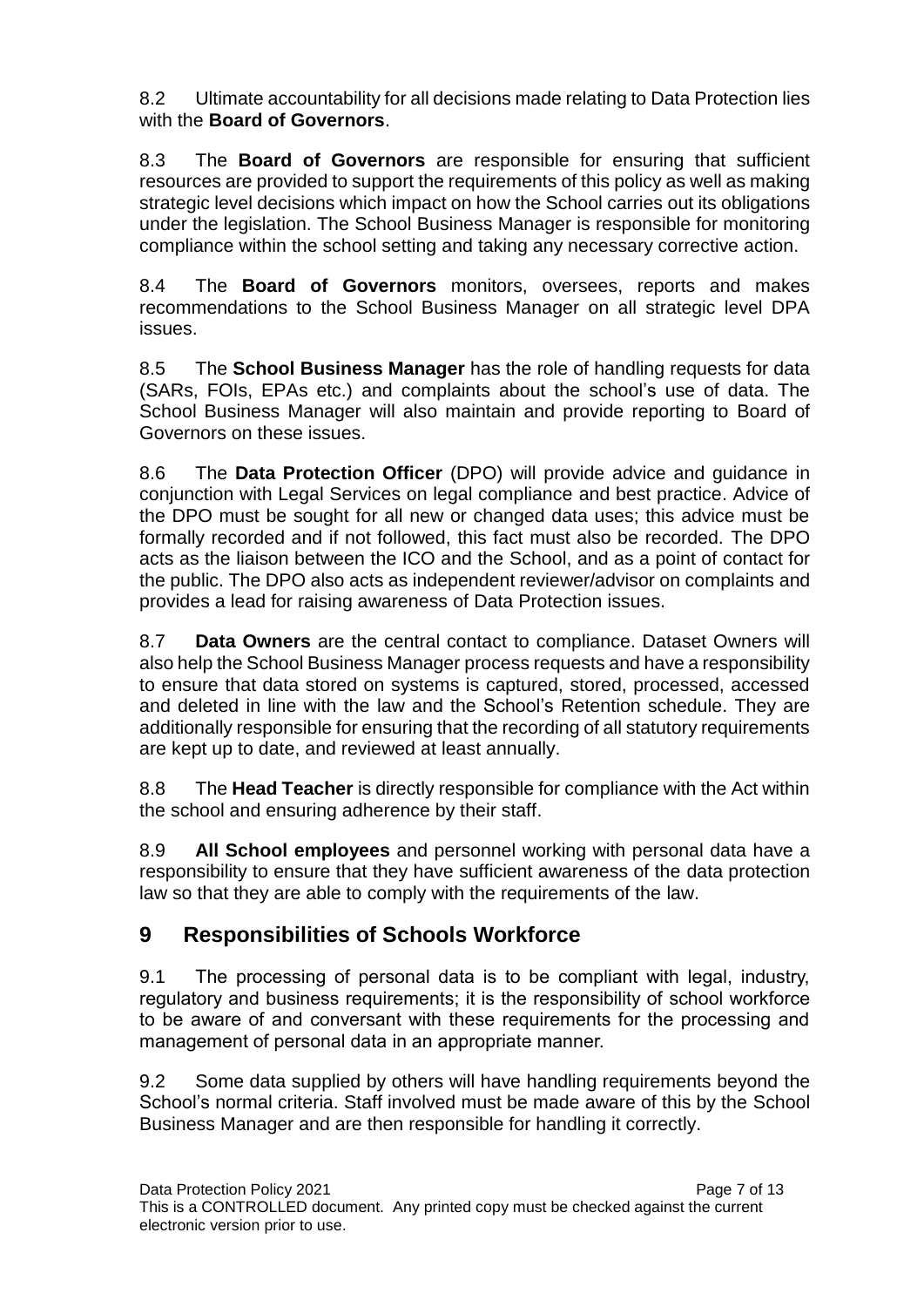9.3 The following minimum requirements are applied to everyone who comes into contact with personal data:

- School workforce are to ensure that personal data is to be processed accurately
- When not required for immediate use personal data is to be secured from unauthorised viewing and access
- Personal data must not be sent to/from personal (non-work) email accounts
- Personal information can only be distributed externally if it is:
	- o Being sent to someone with an appropriate data sharing or processing agreement with the school, a legal right to access and a need to know
	- o sent via encrypted e-mail or otherwise securely distributed as agreed with the DPO.
- Computer systems that process, access or store such data are to have password protected screen savers activated when left unattended, and all data should be encrypted at rest.
- The carrying of personal, sensitive or confidential information outside school environments should be avoided wherever possible. If this is unavoidable, then encryption of the device and device management by School is recommended. Paper based documents holding personal or sensitive information must be concealed from public view in transit and held securely when stored.
- When no longer required to be retained all personal data is to be disposed of securely, i.e. by shredding or via secure waste disposal.
- Personal data may not be stored on removable media devices without explicit management approval and appropriate encryption controls. Such data is to be removed from the removable media as soon as practically possible.
- The discussion of personal data with unauthorised persons either inside or outside the School is expressly prohibited. This also includes, but is not limited to, email, social networking sites, blogs, forums, instant messaging services, chat rooms etc.
- Staff are required to complete the Data Privacy and Information Security training on joining the organisation and as required thereafter.

### <span id="page-7-0"></span>**10 Data Controller**

10.1 In accordance with the DPA, School as a corporate body is the Data Controller and is therefore ultimately responsible for the implementation of this policy.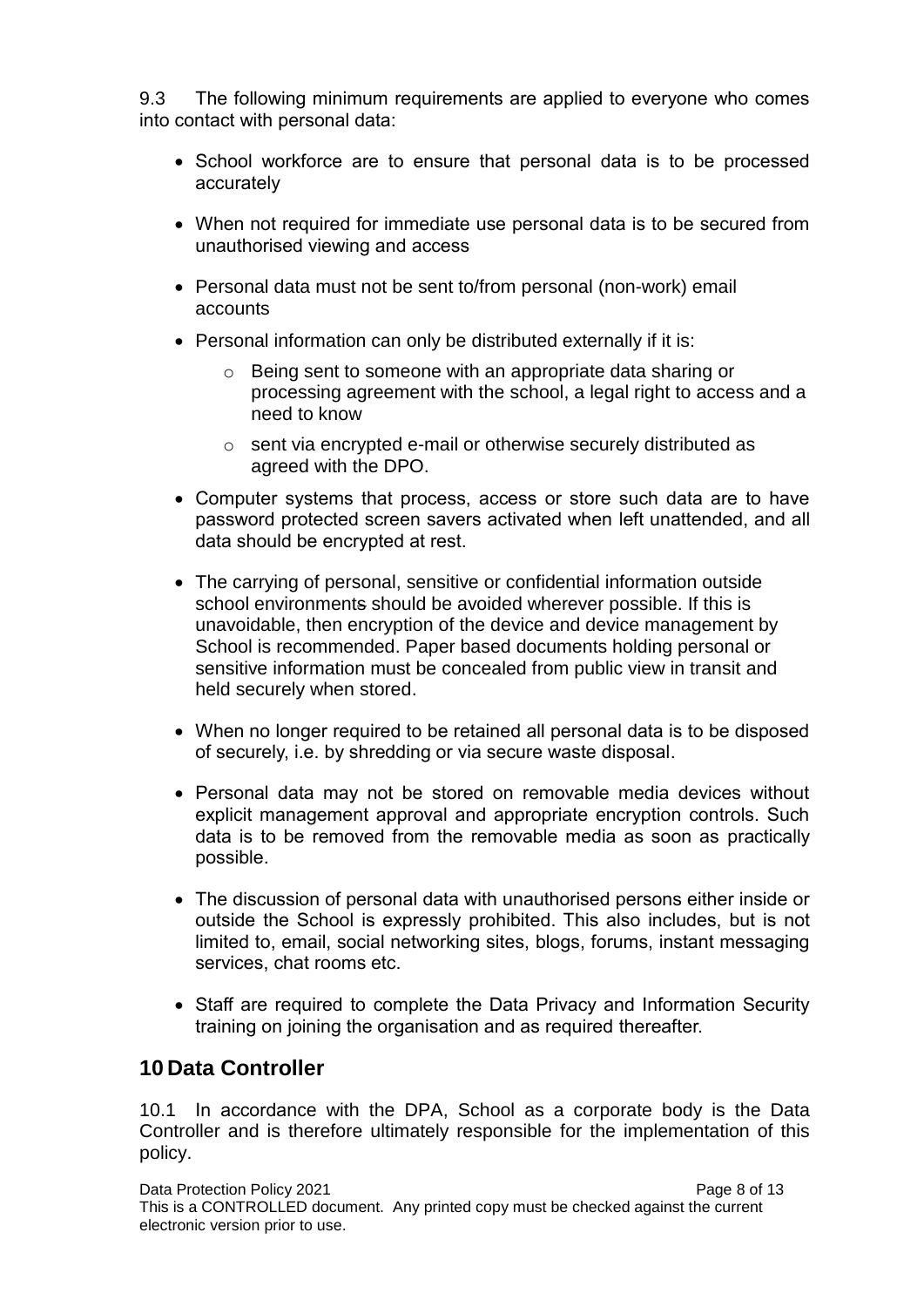10.2 The School will also appoint designated Data Owners who are responsible for the day-to-day management of the data within their business areas of responsibility to ensure that compliance with law and documentation of personal data use is maintained.

### <span id="page-8-0"></span>**11 Data Protection Officer**

- 11.1 The DPO is responsible for fulfilling the role as documented in the data protection law.
- 11.2 The DPO must be involved, properly and in a timely manner, in all issues which relate to the protection of personal data.
- 11.3 The DPO is invited to participate regularly in meetings of senior and middle management. His or her presence is recommended where decisions with data protection implications are taken. All relevant information must be passed on to the DPO in a timely manner in order to allow him or her to provide adequate advice.
- 11.4 The opinion of the DPO must always be given due weight. In case of disagreement, the reasons for not following the DPO's advice must be recorded and formally communicated.
- 11.5 The DPO must be promptly consulted once a data breach or another incident has occurred.
- 11.6 The DPO will keep the School Business Manager informed of data protection issues pertaining to the School, including any changes in legislation that might impact business processes.

#### <span id="page-8-1"></span>**12 Data Owner**

12.1 Data Owners will work to facilitate the daily activities and management responsibilities under the law.

12.2 Data Owners must inform the DPO of any proposed new or changed uses of personal information within their business unit before any change in process or additional information collection is authorised.

12.3 Data Owners must regularly review the content and use(s) of personal information, and confirm to the DPO that the information held is complaint with current law.

12.4 Data Owners must ensure that members of school workforce and contractors are conversant with their responsibilities under the law, and that they know the procedures to follow when handling, releasing and disposing of information.

12.5 Data Owners (along with the School Business Manager) are responsible to ensure that SARs and other requests for information are processed within the required time limits.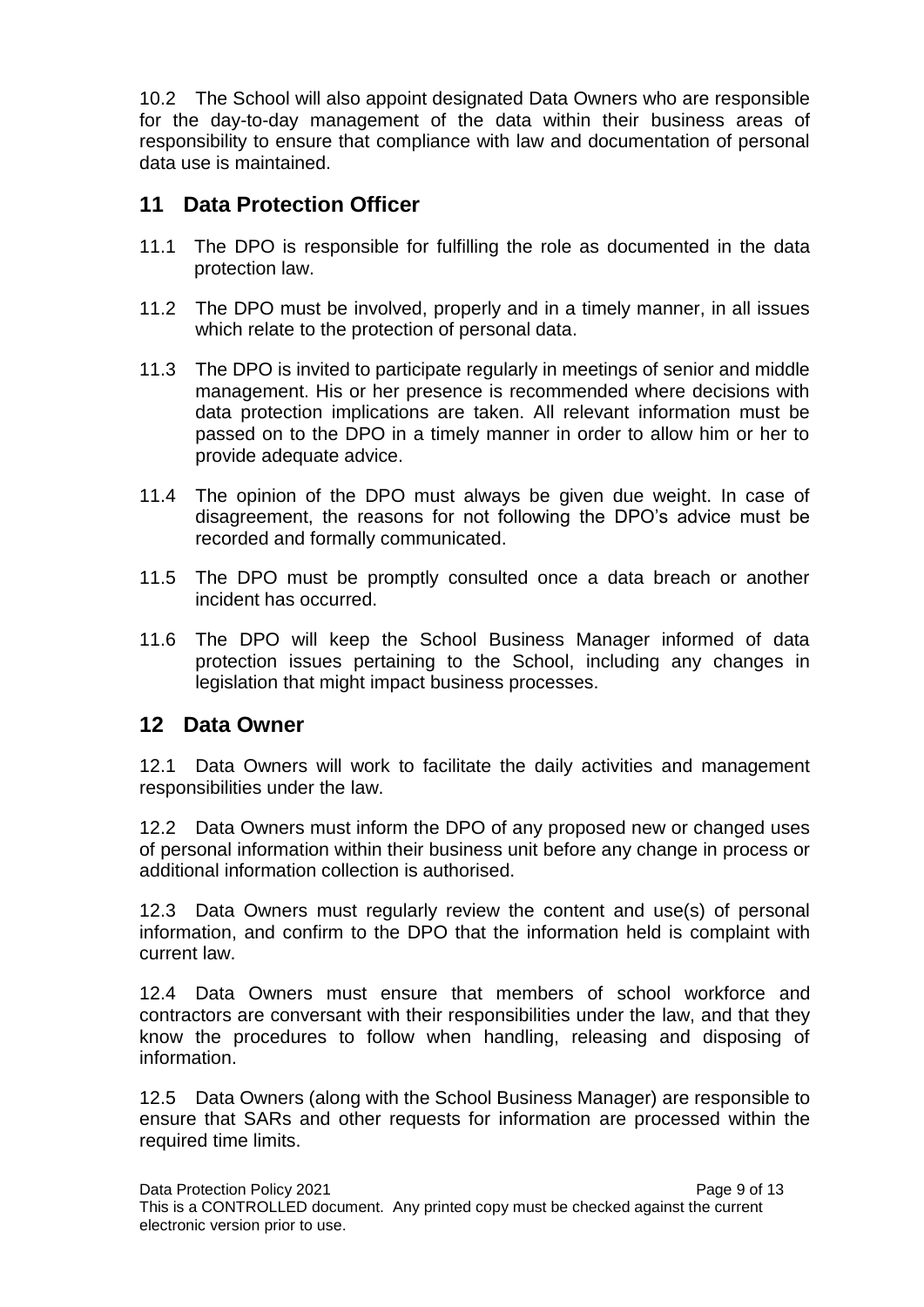12.6 Data Owners will assist the DPO with the collation of materials in response to any access request or complaint received.

# <span id="page-9-0"></span>**13 Training and awareness**

13.1 **All School workforce** have a responsibility to ensure that they and the staff they manage have undertaken the Data Privacy and Information Security training and have sufficient awareness of the law so that they are able to comply with the requirements.

13.2 It is mandatory that all School workforce that have access to personal data or to the network to undertake the Data Privacy and Information Security training. New entrants will be expected to undertake and successfully complete the module as part of the induction process. Established staff will be expected to undertake and complete refresher training as directed.

13.3 Managers should encourage and make time for their staff to attend any further Data Privacy and Information Security training or awareness opportunities that may arise.

13.4 Failure to complete the courses within the prescribed period could result in disciplinary action proceedings.

13.5 A record must be kept by the school of training so that compliance can be evidenced.

## <span id="page-9-1"></span>**14 Collection of Data**

14.1 The School collects and records personal data from various sources, including that obtained or provided by the data subjects themselves.

14.2 In some instances, data may be collected indirectly through monitoring devices, including but not limited to: door access control systems, CCTV, personal recording devices and physical security logs or electronic monitoring systems. For further detail refer to School's Information Security Policy.

### <span id="page-9-2"></span>**15 Accuracy and relevance**

15.1 It is the responsibility of those who receive personal information to ensure so far as possible, that it is accurate and up to date. Personal information should be checked at regular intervals, to ensure that it is still accurate.

15.2 If the information is found to be inaccurate, steps must be taken to rectify it. Individuals who input or update information must also ensure that it is adequate, relevant, unambiguous and professionally worded. Data subjects have a right to access personal data held about them and have inaccuracies corrected.

### <span id="page-9-3"></span>**16 Rights to access, correct and remove information**

16.1 Data subjects have the right to access any personal information (data) about them that is held.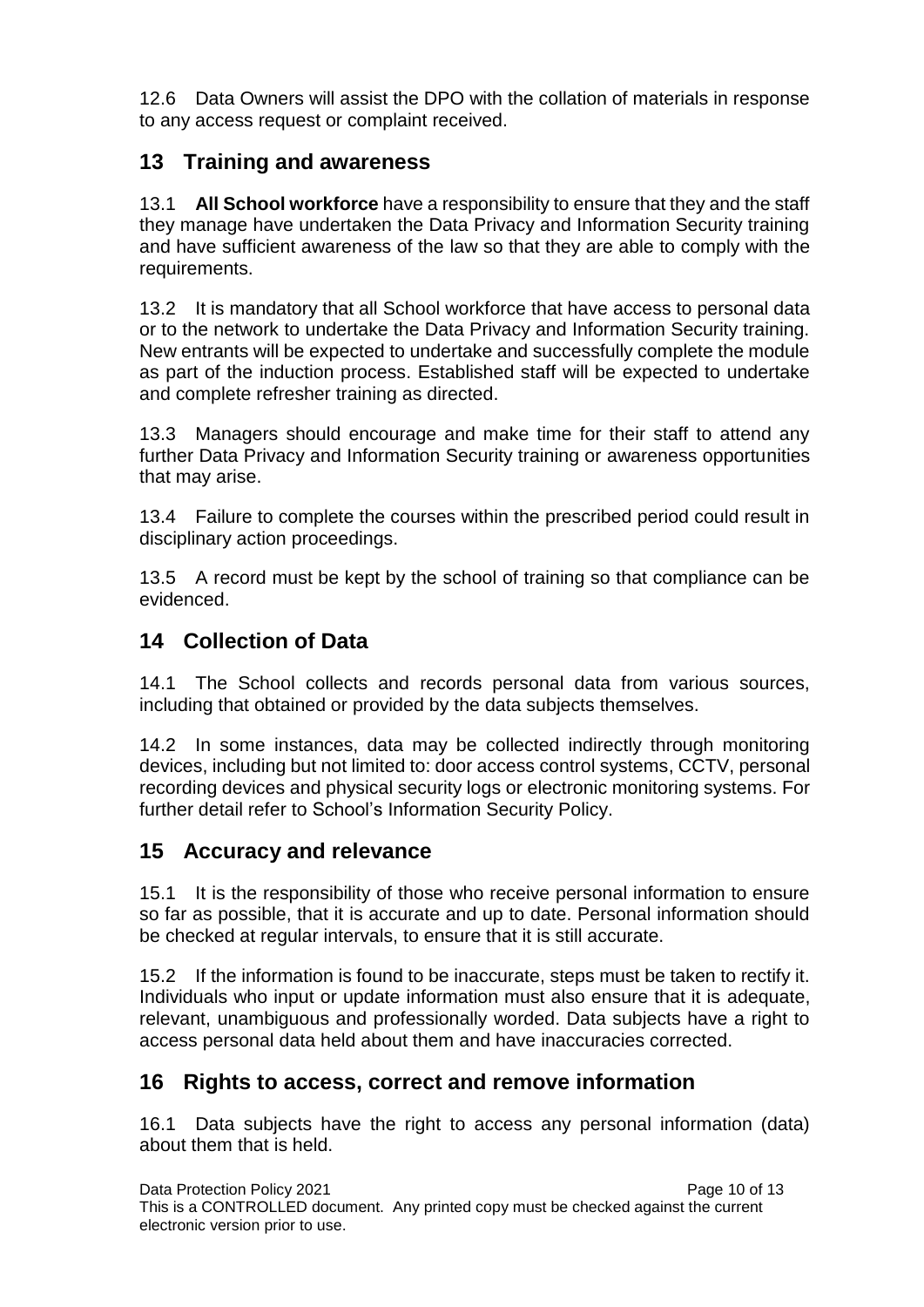16.2 Data subjects also have the right to have data about themselves corrected or erased subject to certain conditions.

16.3 The School aims to comply with requests as quickly as possible but will ensure that it is provided within one calendar month unless there is a good reason for any delay. In such cases the reason for a delay will be explained in writing to the person making the request.

# <span id="page-10-0"></span>**17 Fair and Lawful Processing**

17.1 When the School processes personal data, it must have a legal basis for doing so or a freely given, positive consent. The law provides a list of conditions to ensure that personal information is processed fairly and lawfully:

- Personal data is only processed where it is justified, and this is transparent to the data subject.
- Information on the processing is easily accessible and easy to understand, in clear and plain language.
- That data subjects are aware of risks, rules, safeguards and rights in respect of processing and how to exercise their rights.
- That the minimum amount of personal data is kept, and for as short a period as possible.
- That special category personal data is processed only where necessary and justified, and with permission for this from the ICO unless a legal basis for processing is used.

17.2 Individuals that supply the School with personal information are provided with a 'Privacy Notice' (or online privacy statement) at time of data collection, repeated at time of SAR, which communicates the following:

- Purposes, categories, recipients (esp. outside country)
- Period of storage
- Existence of the right to request rectification, erasure and to object to processing
- Right to complain to supervisory authority and contact
- Information on communication and source
- Information on significance and consequences of processing

# <span id="page-10-1"></span>**18 Data Sharing and Processing**

18.1 All use of information must be covered by clear, agreed contracts or deeds.

18.2 A 'Data Sharing Agreement' is required if the information supplied is being used to fulfil requirements of the recipient or if the school is jointly managing information with another nody.

18.3 A 'Data Processing Agreement' is required if the information supplied is being used under the instruction of the school. This is the normal situation with on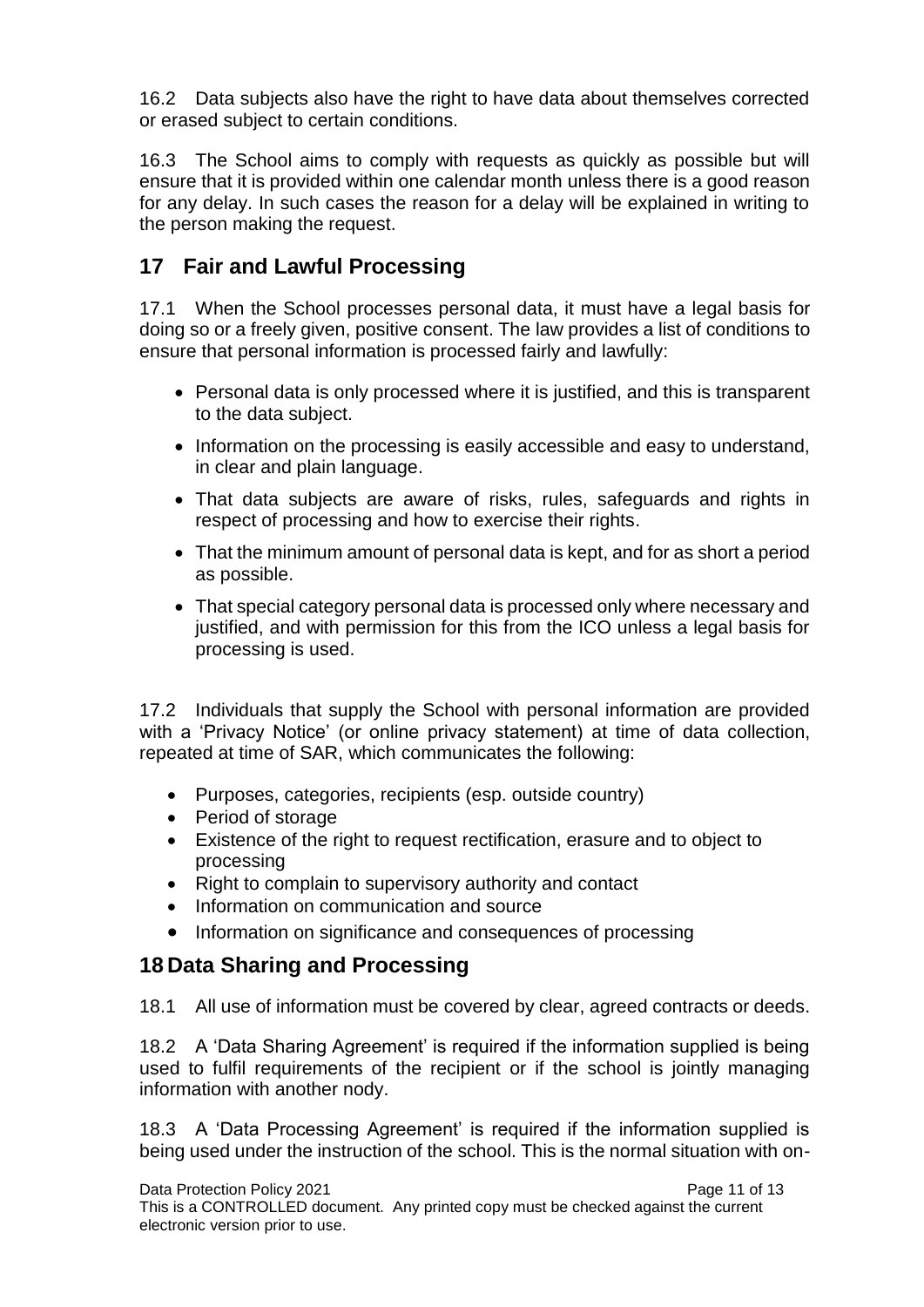line services and most suppliers to the school. This must fulfil the requirements of Article 28 of the UK GDPR.

18.4 Where the other party uses the personal information for its own purposes (Data Sharing):

- The agreement or contract will clearly describe the purposes for which the information may be used and any limitations or restrictions on the use of that information
- The other party is to provide an undertaking or provide other evidence of its commitment to process the information in a manner that will not contravene the law

18.5 Where the processing of personal information with a third party is required by law, procedures are to ensure that the protocols and controls for the sharing of the data are documented, regularly reviewed and verified.

18.6 Requests for personal information from the Police or other enforcement agencies can be considered where the purpose is legitimate e.g. safeguarding, the prevention or detection of a crime and or the collection of taxes. It should be noted however that the School is generally under no obligation to provide information. Before providing the information, the requesting agency must provide a sufficient explanation of why the information is necessary to the extent that not providing it may prejudice an investigation. This is to satisfy the relevant information holder that the disclosure is necessary. The request must be on letter headed paper and authorised by a senior officer from the requesting agency (Police Inspector or equivalent). If the information is to be disclosed, the disclosure must be authorised by the School Business Manager (or above) and a note for the record should be made of the details about the disclosure with an explanation of why the disclosure is appropriate.

#### <span id="page-11-0"></span>**19 Data retention and disposal**

19.1 The School must ensure that personal information is not kept for any longer than is necessary; this is to adhere to any legal, regulatory or specific business justification.

19.2 The School will retain some forms of information longer than others, but all decisions are to be based upon business requirements; details can be found in the Record Retention Schedule.

19.3 Data relating to clients is only to be retained for as long as a legal, regulatory or business justification remains.

19.4 When disposing of information, equipment or media, the School's confidential waste disposal policy and procedures should be adhered to.

19.5 The retention criteria must be imposed on third parties with who data is shared.

#### <span id="page-11-1"></span>**20 Transfer outside of the UK**

Data Protection Policy 2021 **Page 12 of 13** Page 12 of 13 This is a CONTROLLED document. Any printed copy must be checked against the current electronic version prior to use.